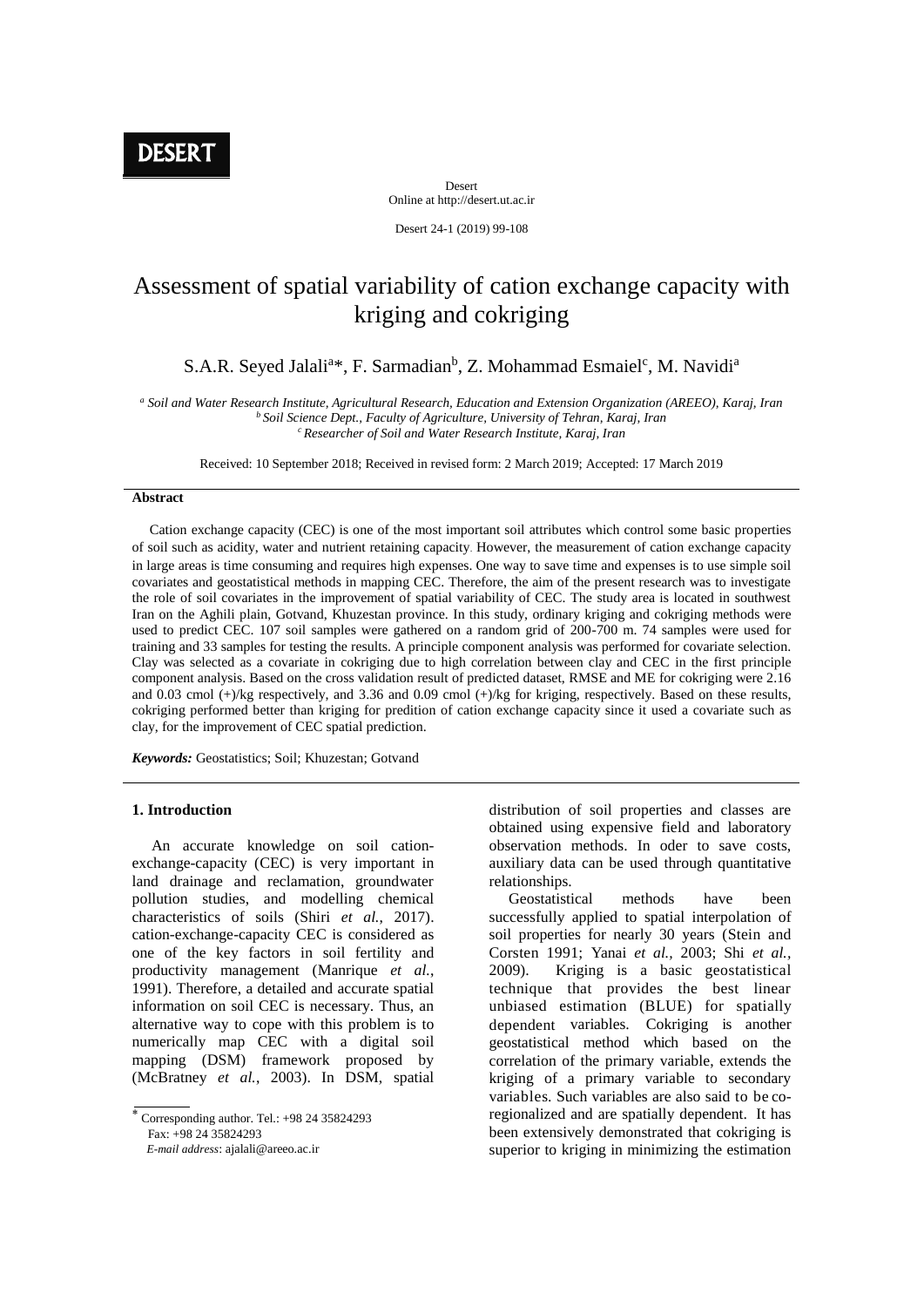variance when auxiliary variables are in high correlatation with primary variables (Istok *et al.,* 1993; Wu *et al.,* 2009). Auxiliary variables used in previous researches for cokriging of soil CEC were single soil properties such as content of organic matter (OM) (Paz-González *et al.,* 2000) and electrical conductivity (EC) (Jung *et al.,* 2006). It has long been known that soil CEC is mainly determined by the amount of clay and OM. In general, clay and OM have a positive impact on CEC. The best-fitting linear CEC function  $(R^2, 68%)$  was attained with fine sand, clay, and OM with relative contributions of 26, 38, and 36%, respectively (Obalum *et al.,* 2013). Moreover, significant correlations between CEC and other soil properties, such as sand, silt, pH, bulk density, and EC, have also been observed (Horn *et al*., 2005; Jung *et al,.* 2006; Igwe and Nkemakosi 2007). Therefore, in order to show a better spatial variability of soil CEC, numerous soil factors should be considered. A principal component analysis (PCA) is a method that reduces multidimensional data to a smaller number of orthogonal linear combinations, while preserving the most important information during the process (Wander and Bollero 1999; Mouser *et al.,* 2005). The main purpose of the current study was to compare soil CEC predictions by kriging and cokriging using the principal components.

# **2. Materials and Methods**

 The study area was located in southwest Iran on the Aghili plain, Gotvand, Khuzestan province,  $32^{\circ}$  07' and  $32^{\circ}$  10' northern latitude and  $48^{\circ}$  52' and  $48^{\circ}$  56' eastern longitude, and with a surface area of about 3500 hectares. The climate type of the area is semi-arid with a maximum daily temperature of 46.6°C in July, a minimum temperature of 8.1°C in January, and a mean annual temperature of 26.1°C. The mean annual precipitation, from October to May, is 324 mm. The physiographic units of the study<br>area consisted of undulating and area consisted of undulating and plain landforms. The samples however, were taken from the Aghili plain in which irrigated wheat was a major cultivating crop. Soil samples were taken from 51 soil profiles and 59 soil augers of a depth of 0 to 150cm. 4 to 5 samples were taken in each location based on observed diagnosis horizons. These samplings were taken by a random sampling method with a varying distance between 200 to 700 meters (Figure 1). Soil texture was determined by the hydrometer method (Gee and Bauder, 1986), the soil pH and ECe were determined by the

saturated paste extract (Rhodes, 1996), calcium carbonate equivalent was measured by neutralization of the carbonate with acid and back titration of the excess acid (Loeppert and Suarez, 1996), The CEC of soil samples were measured using acetate sodium 1N (Chapman, H. D., 1965). Soil organic carbon was also measured based on the Walkley-Black chromic acid wet oxidation method (Nelson, D. W., and L. Sommers. 1982). According to the USDA Soil Taxonomy (2010), soils in this study area were classified as subgroups of Typic Haplustepts, Typic Haplusterts, and Typic Calciusterts. Later, some physicochemical analysis was done on soil samples.

 Due to the limited sample quantity, the database of soil samples were randomly subdivided into two datasets using the create subset tool in ArcGIS Geostatistical Analyst. The prediction dataset consisted of 74 soil samples that were used for soil CEC prediction and the test dataset consisted of 33 soil samples which were used to compare the performance of the two interpolation methods.

## *2.1. MultivariateDataAnalysis*

 PCA is a multivariate statistical technique used to transform a set of interrelated variables into principal components. When variables are correlated, PCA is useful in reducing the multidimensional data into a smaller number of orthogonal linear combinations by summarizing the principal sources of variability in the data.

 Only those principal components whose Eigen values are greater than 1 are retained during the PCA process because they preserve the data's variability information (Khattree and Naik 2000). Principal components with an Eigen value of less than 1 are excluded in accordance to this criterion. Theoretically, the first principal Component (PC1) explains most of the total variation in the original variables and each succeeding PCA accounts for the remaining variability as possible (Li *et al.* 2007). With the aim of using the physicalchemical properties of soil's PC1, as the auxiliary variable for cokriging of soil CEC, PCA was performed on the prediction dataset. First, it is necessary to check the probability distribution of each original variable because Pearson correlation coefficients used in the PCA input matrix are sensitive to non-normality (White *et al.*, 1991). In this study, among soil physical-chemical properties, only EC did not pass the Kolmogorov-Smirnov (K-S) test for normality (P>0.05). Therefore, a natural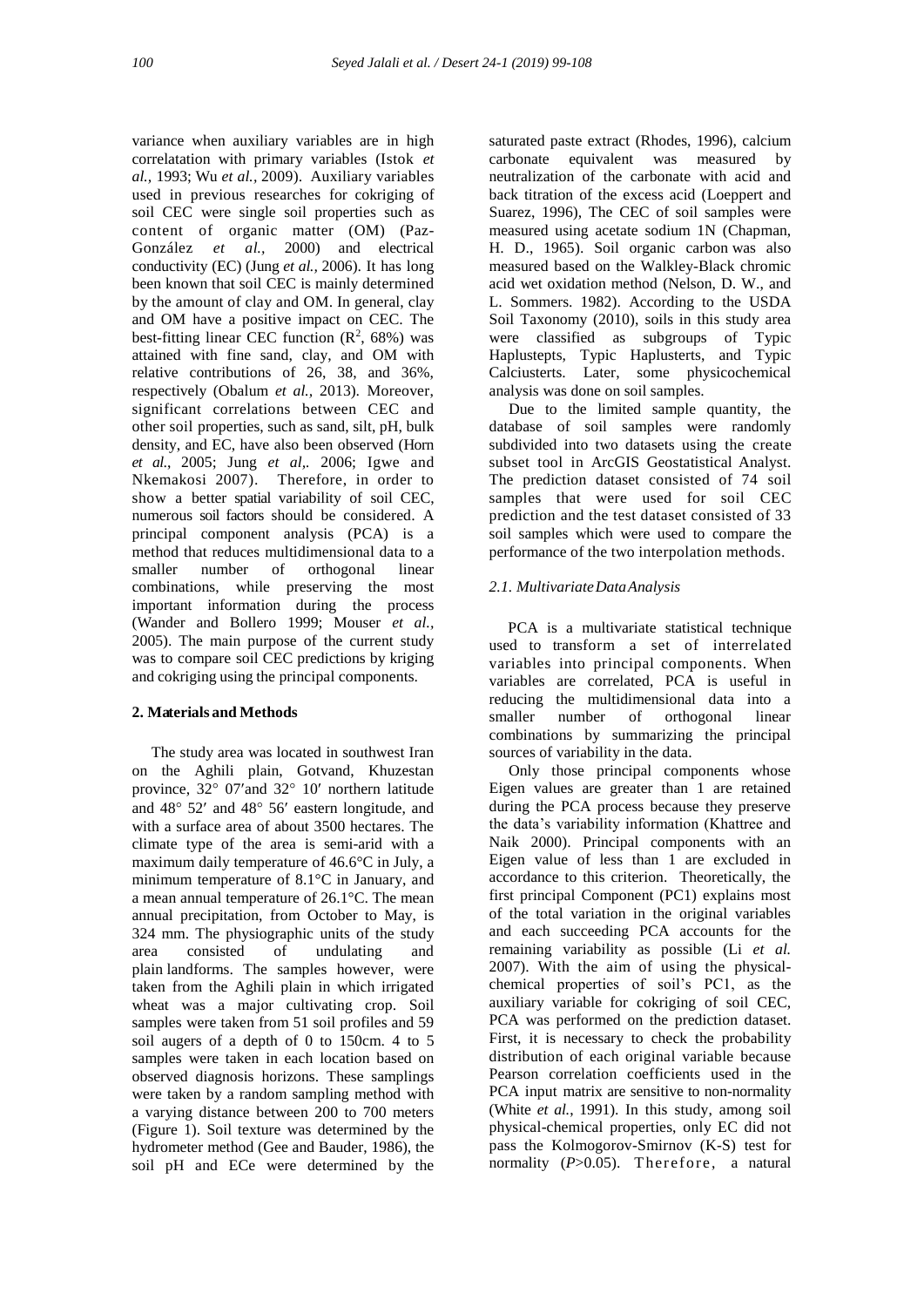logarithmic transformation was applied to improve the normality of EC before statistical analysis.

## *2.2. CokrigingTechnique*

 Cokriging is an important basic geostatistical method that extends kriging of a primary variable to secondary variables based on their correlation with the primary variable. Such variables are not only are spatially dependent but are also called co-regionalized. The cross semi-variogram functions used in cokriging describe the spatial variability of the attributes (Cahn *et al.*, 1994). With the addition of one secondary variable, the traditional cross-semivariogram is defined as:

$$
\gamma_{12}(h) = \sum_{i=1}^{n} \{ [z_1(xi+h) - z_1(xi)] [z_2(xi +
$$

$$
h) - z_2(xi) \frac{1}{2n} \tag{1}
$$

(1),  $\gamma_{12}$  is the cross-semi-variogram, which is a function of separation distance *h*, and n is the number of pairs of  $z_1$  (xi) and  $z_2$ (x<sub>2</sub>) in given lagged distance intervals (h+dh) (Yates and Warrick 1987). The formula of cokriging estimation of attribute  $Z_1$  at location  $x_0$  is given by:

$$
z_1(x0) = \sum_{i=1}^n \lambda_{1i} z_1(x_i) + \sum_{j=1}^n \lambda_{2j} z_2(x_j) \quad (2)
$$

 $\lambda_{1i}$  is the weight associated with  $z_1$  (xi); and,  $\lambda_{2i}$  is the weight associated with  $z_2(x_i)$ , and  $n_1$  and  $n_2$ are neighbourhood of  $z_1$  and  $z_2$  used in the estimation, respectively (Wu *et al.*, 2003). The following criteria should be met in order to provide the best linear unbiased estimation (BLUE) for spatially distributed data:

$$
\sum_{i=1}^{n} \lambda 1i = 1\tag{3}
$$

$$
\sum_{j=1}^{n^2} \lambda 2j = 0 \tag{4}
$$



(1)

Fig. 1. The location of soil test and validation points

#### *2.3. Evaluationcriteria*

*i* measurement of estimation errors and RMSE For testing and the predictions, the performance of kriging and cokriging methods were evaluated using mean error (ME) and root mean square error (RMSE) between the measured soil CEC of 33 soil samples. ME is a provides a measurement of accuracy. They are defined as follows:

$$
ME = \frac{\sum_{i=1}^{n} [z(u_i) - z^*(u_i)]}{n}
$$
 (5)

$$
RMSE = \sqrt{\frac{\sum_{i=1}^{n} [z(u_i) - z^*(u_i)]^2}{n}}
$$
 (6)

 $z(u_i)$  is the measured value of *z* at location  $u_i$ , and  $z^*(u_i)$  is the predicted value at the same location. Cross-validation is also used as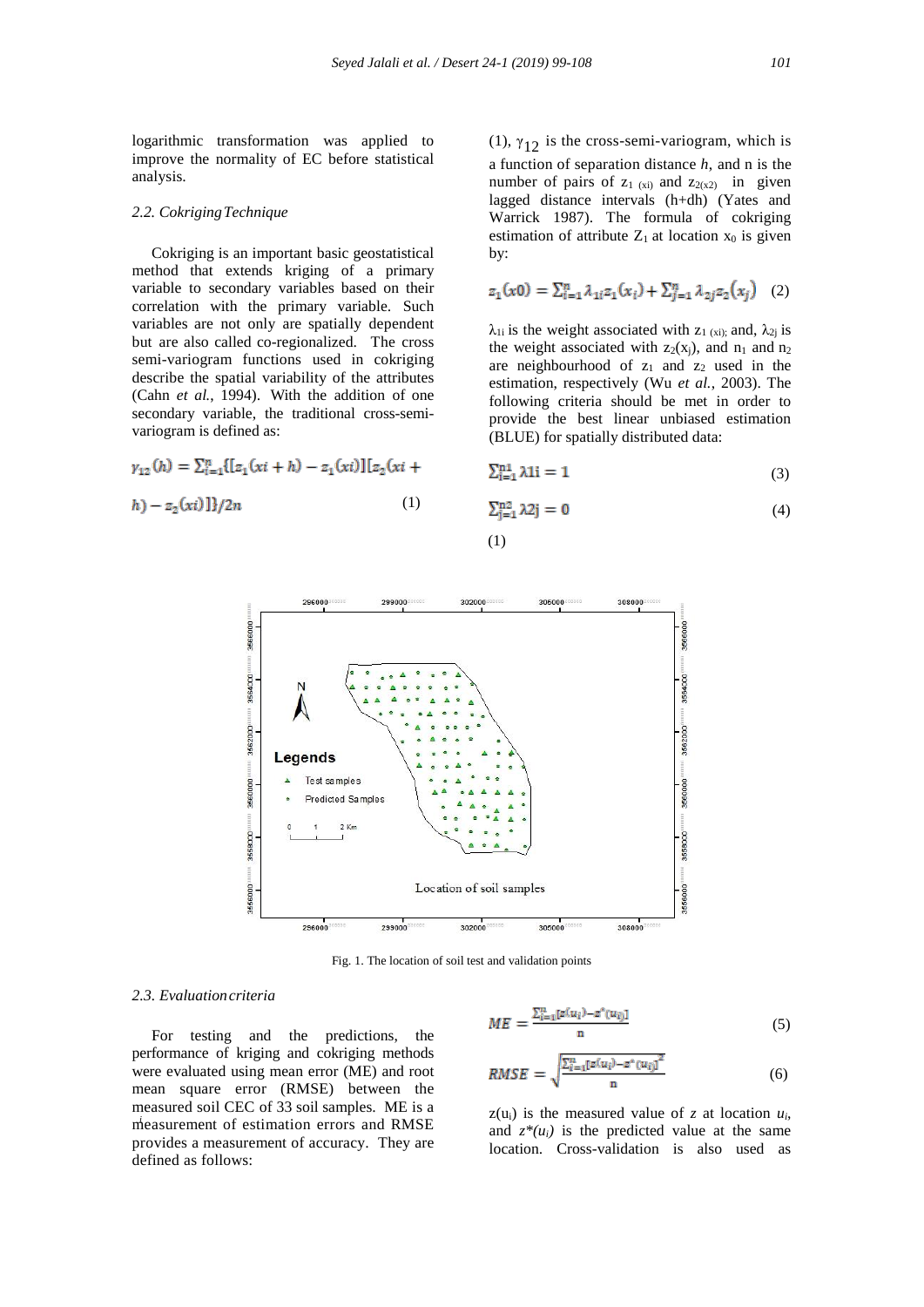another way to assess the predictive capabilities of interpolators (Myers 1997).

 All statistical calculations were performed using Microsoft Excel (2007) and SPSS 17.0 (SPSS Inc., USA). Geostatistical analyses and generation of prediction maps of soil CEC were carried out with ArcGIS 10.1 software (ESRI, Redlands, CA, USA).

# **3. Results**

 The soil samples collected in such a way that included a relatively wide range of soil

texture classes, and according to the results of coefficient of variation (CV%), for soil salinity LN(EC) was 42.7%, Organic Carbon(37.9%) and sand(35.6%) exhibited weak variation, these results are due to to natural variation in the soil samples and also different landforms, while other variables such as CEC ( 25.2%), sand (35.6%), clay (27%) showed moderate variation due to low variability of these parameters of soils in the study areas. CV of silt (8.2%) showed lowest coefficient of variation because the variation of silt size in the study area is low due to silty soil textures (Table 1).

Table 1. Descriptive statistics of soil CEC and physico-chemical properties in Gotvand, Khuzestan, Iran

| Variable                                  | Min   | Max   | Mean  | St.Dev. | CV(%) | <b>Skew</b> | Kurt    |
|-------------------------------------------|-------|-------|-------|---------|-------|-------------|---------|
| Number of samples for prediction $(n=74)$ |       |       |       |         |       |             |         |
| $EC(ds.m^{-1})$                           | 1.48  | 30.60 | 3.80  | 3.70    | 97.40 | 5.50        | 37.7    |
| ln(EC)                                    | 0.39  | 3.42  | 1.17  | 0.50    | 42.70 | 1.72        | 4.75    |
| OC(%)                                     | 0.11  | 1.30  | 0.66  | 0.25    | 37.90 | $-0.14$     | $-0.18$ |
| $CEC$ (cmol.kg <sup>-1</sup> )            | 5.80  | 20.90 | 12.30 | 4.02    | 32.50 | 0.56        | $-0.69$ |
| Clav(%)                                   | 16.60 | 47.50 | 30.70 | 8.30    | 27.00 | 0.22        | $-1.14$ |
| $Silt$ $(\%)$                             | 40.70 | 56.90 | 48.70 | 4.00    | 8.20  | $-0.03$     | $-0.79$ |
| Sand $(\%)$                               | 6.60  | 39.90 | 21.60 | 7.70    | 35.60 | 0.40        | $-0.44$ |
| Test samples $(n=33)$                     |       |       |       |         |       |             |         |
| $CEC$ (cmol.kg <sup>-1</sup> ))           | 7.00  | 18.90 | 12.06 | 3.04    | 25.20 | 0.49        | 2.65    |
|                                           |       |       |       |         |       |             |         |

CEC: cation exchange capacity; OC: Organic Carbon; EC: electrical conductivity; Ln (EC): Logarithm of Ec; SD: standard deviation; CV: coefficient of variation; Skew: skewness; Kurt: kurtosis.

#### *3.1. PrincipalComponentAnalysis*

 Loading plots for the first and second components are shown in Figure 2. In this loading plot, CEC, clay, and OC had large positive loadings on component 1, which means that this component primarily measures CEC

stability. EC and silt had large negative loadings on component 2.

 Positive loading indicates that the contribution of the variables increase with increased dimensional loading, and negative loading indicates a decreased dimensional loading (Kumar *et al.*, 2009). For PC1, the strongest positive loading was clay, followed by CEC and organic carbon. The strongest negative loading for clay was sand, followed by sand and EC. PC2 was mainly dominated by silt and and EC with high negative loadings values. The remaining variables had both small positive and negative loadings on PC2 (Table 2).



Fig. 2. Loading plots for the first and second components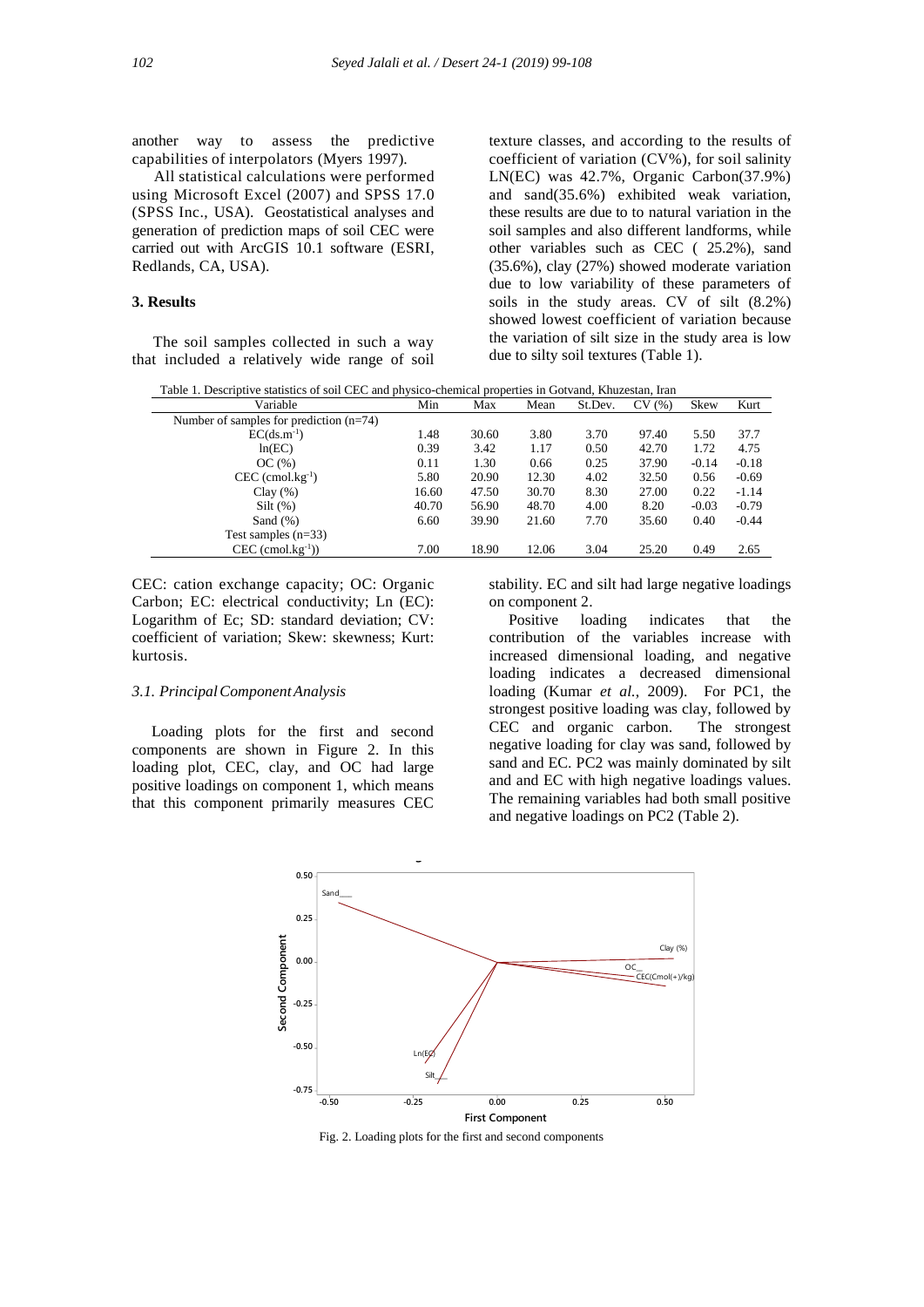Table 2. PC loadings for each variable

| Components                     | PC1     | PC2      | PC3     | PC <sub>4</sub> | PC <sub>5</sub> |
|--------------------------------|---------|----------|---------|-----------------|-----------------|
| $log EC(ds.m^{-1})$            | $-0.22$ | $-0.59$  | $-0.70$ | 0.34            | $-0.02$         |
| OC(%)                          | 0.40    | $-0.082$ | $-0.44$ | $-0.80$         | $-0.019$        |
| $CEC$ (cmol.kg <sup>-1</sup> ) | 0.50    | $-0.14$  | 0.05    | 0.23            | 0.82            |
| Clay $(\% )$                   | 0.53    | 0.03     | $-0.03$ | 0.30            | $-0.40$         |
| Sand $(\%)$                    | $-0.48$ | 0.35     | $-0.23$ | $-0.16$         | 0.40            |
| Silt(%)                        | $-0.18$ | $-0.71$  | 0.51    | $-0.30$         | 0.04            |

 As it is observed (Table 3), Loading values of PC1 and PC2 had Eigen values greater than 1, which means the percent of variance explained in PC1 and PC2 were relatively high

(PC1=56% and PC2=77%). This indicates that more than 78% of the information is contained within PC1 and PC2.

Table 3. Results of principal component analysis for soil physical- chemical properties in Gotvand, Khuzestan, Iran

| Table 2: Loading values of The PCA |      |      |      |      |       |
|------------------------------------|------|------|------|------|-------|
| Component                          | PC1  | PC2  | PC3  | PC4  | PC5   |
| Eigenvalue                         | 3.3  | .25  | 0.77 | 0.49 | 0.15  |
| Proportion                         | 0.56 | 0.21 | 0.13 | 0.08 | 0.025 |
| Accumulated                        | 0.56 | 0.77 | 0.89 | 0.98 | 00.1  |
|                                    |      |      |      |      |       |

 Pearson correlation analysis indicated that there was a strong positive correlation between CEC and clay (*r*=0.85, *P*<0.01), CEC and organic carbon  $(r = 0.62, P < 0.01)$ , a strong negative correlation between CEC and sand (*r*= -0.88, *P*<0.01), and no significant correlation between CEC and other variables.

## *3.2. GeostatisticalAnalysis*

 The regression graph between CEC and clay (%) showed R *square* (adj) equal to 75 % (Figure 3). This showed that clay had a strong correlation with CEC and therefore could be used as an auxiliary variable in improving the accuracy of soil CEC predictions. The regression graph between CEC and OC (%) showed R-sq (adj) equal 35 % (Figure 4). This showed that organic carbon had a moderate correlation with CEC and could be used as second auxiliary variable in cokriging to improve the accuracy of soil CEC predictions.

 A normality test was done to insure that Kriging's data was normal. The results showed that clay content of soil samples followed a normal distribution with a mean of 30.7% and a standard deviation of 8.3 (skewness=0.22, kurtosis=1.1). Soil CEC also followed a normal distribution, with a mean of 12.3 cmol.  $Kg^{-1}$  and a standard deviation of 4.02 cmol.  $Kg^{-1}$  (skewness=0.56 kurtosis = -0.69) (Table 1). In our study, both CEC and clay passed the Kolmogorov-Smirnov (K-S) normality test  $(P>0.05)$ .



Fig. 3. The relationship between CEC and Clay percentage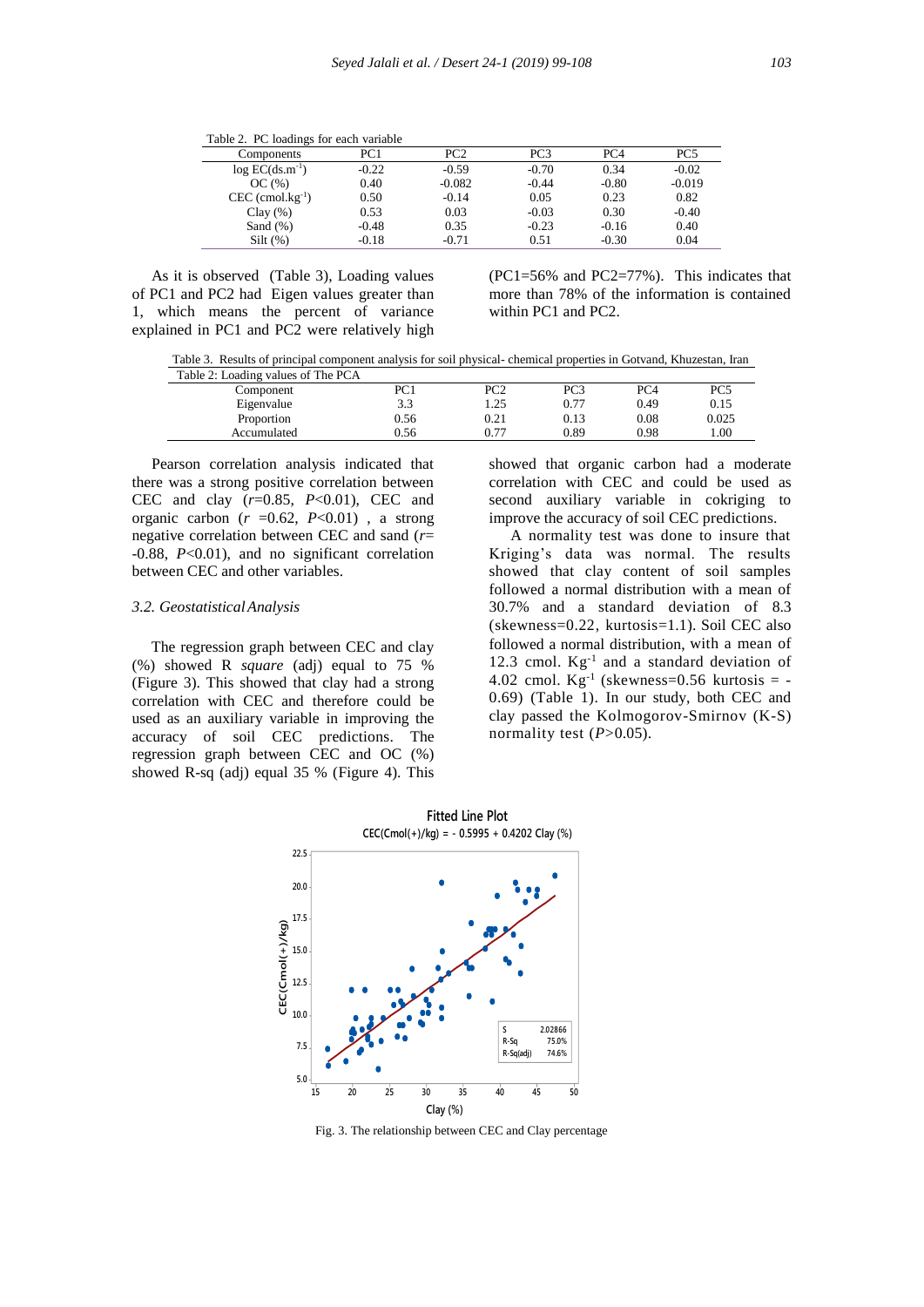

Fig. 4. The relationship between CEC and Organic Carbon percentage

 The semi-variogram of soil CEC provides a description of its spatial dependency and some insight into possible processes affecting its spatial distribution. As depicted in Figure 5a, the best fitted semi-variogram model for CEC was an exponential model with a coefficient of determination  $(R^2=0.32)$ , nugget/ sill ratio [C/(C+C)] of 0.24, and an effective range of 1.2 km. The best fitted emi-variogram model on clay data was a Gaussian model (Figure 5b),

with a coefficient of determination ( $\mathbb{R}^2$  = 0.46), nugget/ sill ratio  $[C/(C+C)]$  of 0.30, and an effective range of 1.2 km. However, in comparison to the other models, the exponential model which was the best fitted cross-semivariogram model had a high coefficient of determination  $(R^2=0.74)$ , low nugget/sill ratio  $[C/(C+C)]$  of 0.17, and an effective range of 2.6 km (Figure 5c).



Fig. 5. a- exponential model of experimental variogram for CEC. b- Gaussian model of experimental variogram for Clay., c- exponential model of experimental variogram for cross validation of CEC and clay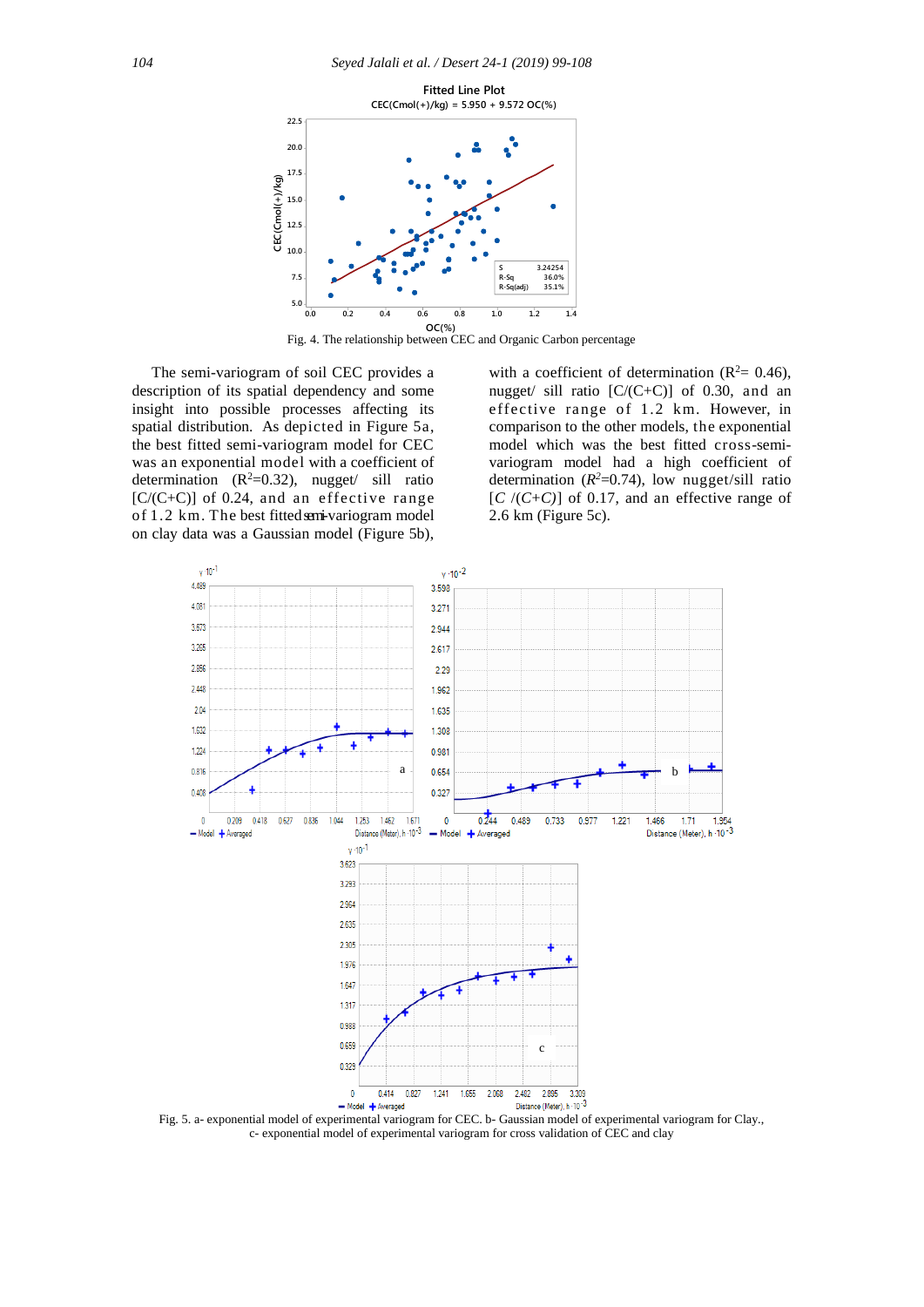The prediction map of soil CEC by cokriging and kriging methods is shown in Figure 6. The values of CEC were relatively higher in the central, southwest, and northeast regions due to higher clay and organic matter in these areas and relatively lower in the southeast and northwest regions of the study area because of lighter soil textures.

## Comparison ofInterpolation Performance

 Summary statistics for soil CEC estimated by kriging and cokriging for the test dataset containing 33 soil samples and predicted dataset containing 74 soil samples are shown in Table 3.



Fig. 6. Predicted soil CEC (coml. kg-1) by kriging (A) and cokriging (B) with PC1 derived from soil physical-chemical properties in Gotvand, Khuzestan, Iran

 Table 4. Results of validation and cross-validation of kriging and cokriging methods for soil cation exchange capacity in Gotvand, Khuzestan, Iran

| Variable                                  | Min | Max  | Mean | Std. dev. | CV(%) | ME      | <b>RMSE</b> |
|-------------------------------------------|-----|------|------|-----------|-------|---------|-------------|
| Validation of test dataset $(n=33)$       |     |      |      |           |       |         |             |
| Measured                                  | 7.0 | 18.9 | 12.1 | 3.0       | 25.2  |         |             |
| Krigging                                  | 8.8 | 16.3 | 11.9 | 1.8       | 15.2  | $-0.13$ | 2.76        |
| Co-Krigging                               | 7.9 | 16.4 | 12.0 | 1.9       | 15.8  | $-0.06$ | 2.32        |
| Validation of prediction dataset $(n=74)$ |     |      |      |           |       |         |             |
| Measured                                  | 4.8 | 20.9 | 12.1 | 4.1       | 33.8  |         |             |
| Krigging                                  | 8.0 | 19.1 | 12.2 | 2.6       | 21.4  | 0.09    | 3.36        |
| Co-Krigging                               | 7.2 | 18.3 | 12.2 | 2.9       | 24.1  | 0.03    | 2.16        |

 This table shows the results of crossvalidation by both interpolators. The predicted soil CEC for the data test-set by kriging ranged from 8.8 to 16.3 cmol<sup>+</sup>/kg<sup>-1</sup>, with a mean of 11.9 cmol/kg<sup>-1</sup>, and a standard deviation of 1.8 cmol/kg<sup>-1</sup>. The predicted soil CEC for the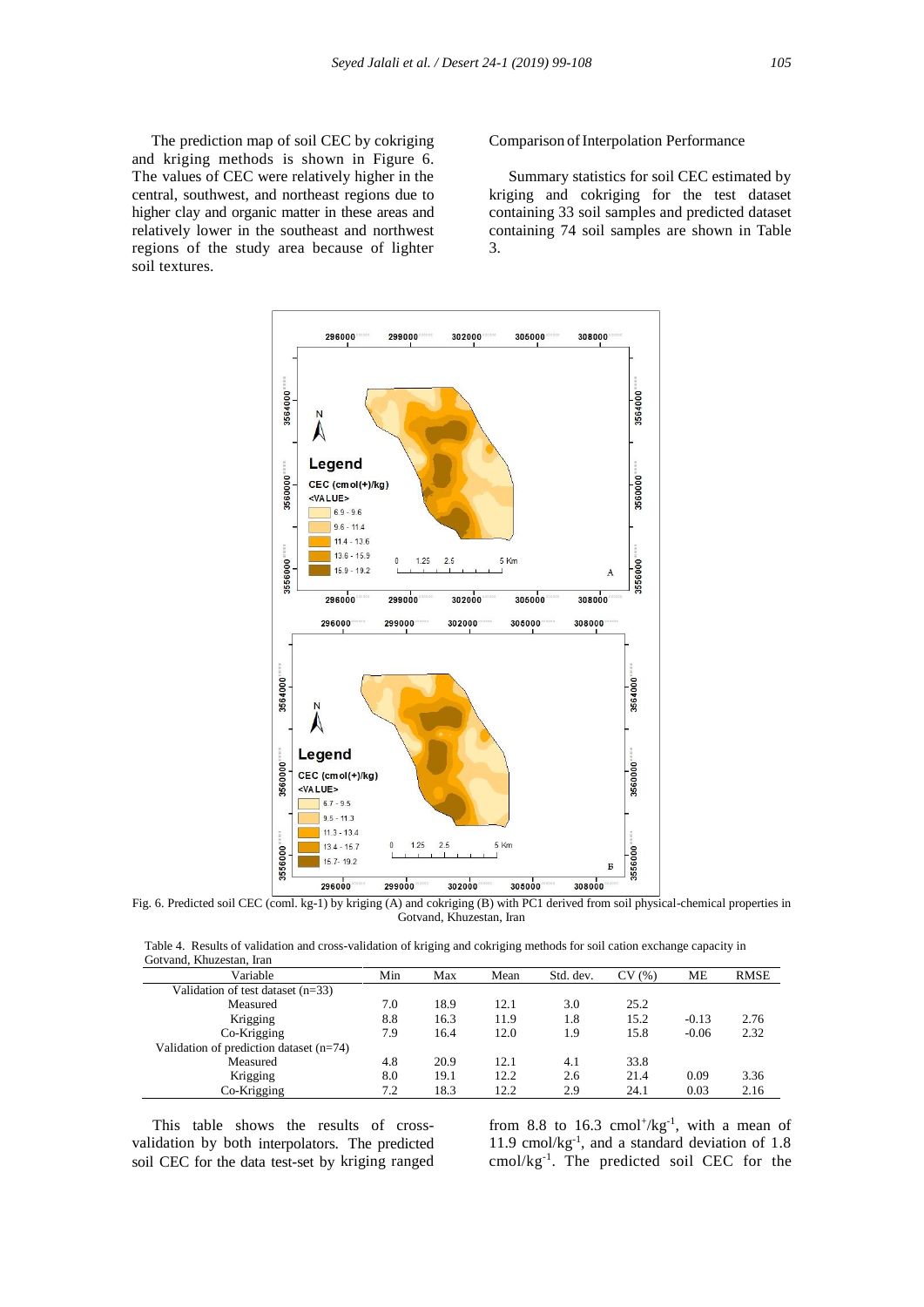data test-set by cokriging ranged from 7.9 to 16.4 cmol/kg<sup>-1</sup>, with a mean of 12.0 cmol/kg<sup>-1</sup>, and a standard deviation of  $1.9 \text{ cmol/kg}^{-1}$ . The measured soil CEC for the data test -set however, ranged from 7.0 to 18.9 cmol/kg<sup>-1</sup>, with a mean of  $12.1$ cmol/kg<sup>-1</sup>, and a standard deviation of 3.0 cmol/kg $^{-1}$ . The ME and RMSE of kriging for the data test -set were -0.13 and 2.76 Cmol<sup>+</sup>/kg<sup>-1</sup>. ME and RMSE of cokriging for the data test-set were  $-0.06$  and  $2.32$  cmol/kg<sup>-1</sup>, respectively.

 The predicted soil CEC for the prediction dataset of kriging ranged from 10.05 to 21.06 cmol/kg -1 , and the predicted soil CEC for the

prediction dataset by cokriging ranged from 7.2 to 18.3 cmol/kg<sup>-1</sup>. The measured soil CEC of the prediction dataset, however, ranged from 4.8 to 20.95 cmol/ $kg^{-1}$ . The coefficients of variation of the two predictions were similar but significantly less than that of the observations. The coefficient of determination  $(R<sup>2</sup>)$  for the prediction dataset was 0.32 for kriging cross-validation and 0.73 for cokriging cross-validation. In Figure 7, we can clearly see that the scattered points of performed kriging were more scattered than those of performed cokriging.



Fig. 7. Measured soil CEC (cmol.  $kg^{-1}$ ) and predicted soil CEC from cross-validation by kriging (A) and cokriging (B), respectively, in Gotvand, Khuzestan, Iran

## **4. Discussion**

 As it was expected, CEC is highly correlated with soil clay and organic carbon content. The regression graph between CEC and clay showed R-sq (adj) equal to 75 %. This showed that clay had a strong correlation with CEC and can be used as an auxiliary variable in cokriging to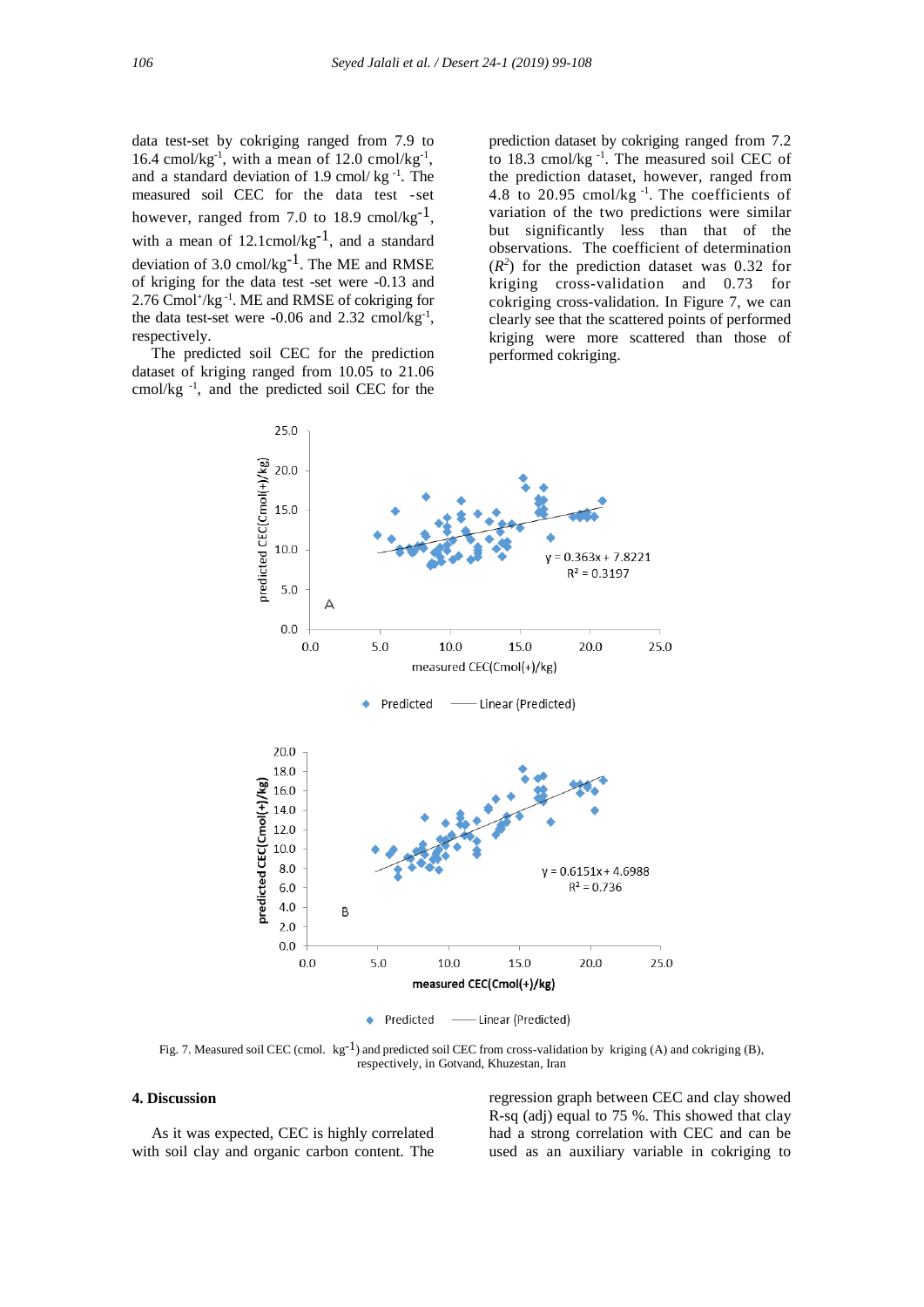improve the accuracy of soil CEC prediction, meanwhile the eighenvalue in PC1 is 3.3 which is higher than 1 and in PC1 clay, organic carbon and CEC are grouped together and this is another reason for choosing clay as a covariate in cokriging. Is hiher than 1. The regression graph between CEC and OC (%) showed R-sq (adj) equal to 35%. This showed that organic carbon had a moderate correlation with CEC and can be used as a second auxiliary variable in cokriging to improve the accuracy of soil CEC prediction.

 In this study, most of the variance in soil physical-chemical properties was explained by PC1 and PC2. Soil CEC was highly correlated with PC1, whereas no significant correlation was between CEC and PC2. Compared to the OM and EC used by Paz-González *et al.* (2000) and Jung *et al.* (2006), PC1 had a better correlation with CEC. Therefore, PC1 was selected as an auxiliary variable for improving the prediction of soil CEC.

 The nugget/sill ratio was used to divide the spatial dependence of the environmental variables. According to Cambardella *et al.* (1994), "a variable has strong spatial dependence when the ratio is less than 25%, a moderate spatial dependence when the ratio is between 25 and 75%, and a weak spatial dependence when the ratio is more than 75%". The nugget/sill ratio of the exponential model for soil CEC by kriging was at 24%, which indicated that soil CEC had a strong spatial dependence on the study area. The spatial variability of soil CEC was affected by intrinsic factors of soil formation factors, such as soil parent materials (Cambardella *et al.* 1994)., and this is consistent to the fact that soil CEC is related to the amount of clay and OM, the higher CEC is due to higher soil clay and organic matter in the study areas. The effective range could be reflected by some information about the spatial dependency of environmental variables (Journal and Huijbregts, 1978). The semivariogram of soil CEC had nearly a 1.2 km effective range, which indicated that soil CEC had a strong spatial dependence.

 The predicted soil CEC for the data test-set based on kriging and cokriging methods had some differences in the measured values. Because of the smoothing effect, the maximum prediction values of kriging and cokriging were significantly lower than that of the observations, while the minimum prediction values of kriging and cokriging were significantly higher. The predicted soil CEC of cokriging had a more similar summary statistic

to the observations than that of kriging, which indicated that cokriging can better describe the spatial variability of soil CEC. Having negative ME values in their data test-sets, both kriging and cokriging showed an overall tendency of systematic overestimation of soil CEC. The ME and RMSE for kriging for the data test-set were -0.13 and 2.76 cmol<sup>+</sup>/kg<sup>-1</sup>, and ME and RMSE of cokriging for the test dataset were  $-0.06$  and 2.32 cmol/kg $^{-1}$ , respectively.

 The absolute ME and RMSE of cokriging were relatively lower than those of kriging, which indicated that cokriging with clay can improve prediction accuracy of soil CEC.

## **5. Conclusion**

 Soil CEC was highly correlated with clay derived from soil physical-chemical properties  $(r=0.85, P<0.01)$ . The clay was used as an auxiliary variable in cokriging for soil CEC prediction. The application of cokriging gave more precise results than kriging, which is shown in the lower ME and RMSE. This study demonstrates that the usage of clay derived from soil physical-chemical properties as an auxiliary data for cokriging of soil CEC was efficient in the improvement of prediction accuracy.

## **References**

- Cahn, M. D., J. W. Hummel, B. H. Brouer, 1994. Spatial analysis of soil fertility for site specific crop management. Soil Science Society of America Journal, 58; 1240-1248.
- Cambardella, C. A., T. B. Moorman, J. M. Novak, 1994. Field-scale variability of soil properties in centres Iowa soils. Soil Science Society of America Journal, 58; 1501-1511.
- Chapman, H. D., 1965. Cation exchange capacity. PP. 891-901. In: Black, C.A. (Ed.), Methods of Soil Analysis, part 2. Second Edition, American Society of Agronomy, Madison, WI.
- Gee, G. W., J. W. Bauder, 1986. Particle-size Analysis. PP. 383 – 411. In A.L. Page (ed.). Methods of soil analysis, Part1, Physical and mineralogical methods. Second Edition, Agronomy Monograph 9, American Society of Agronomy, Madison, WI.
- Igwe, C. A., J. T. Nkemakosi, 2007. Nutrient element contents and cation exchange capacity in fine fractions ofsouth-eastern Nigerian soils in relation to their stability. Communications in Soil Science and Plant Analysis, 38; 1221-1242.
- Horn,A.L., R. A. Düring, S. Gath, 2005. Comparison of the prediction efficiency of two pedotransfer functions for soil cation exchange capacity. Journal of Plant Nutrition and Soil Science, 168; 372-374.
- Istok, J. D., J. D. Smyth, A. L. Flint, 1993. Multivariate geostatistical analysis of groundwater